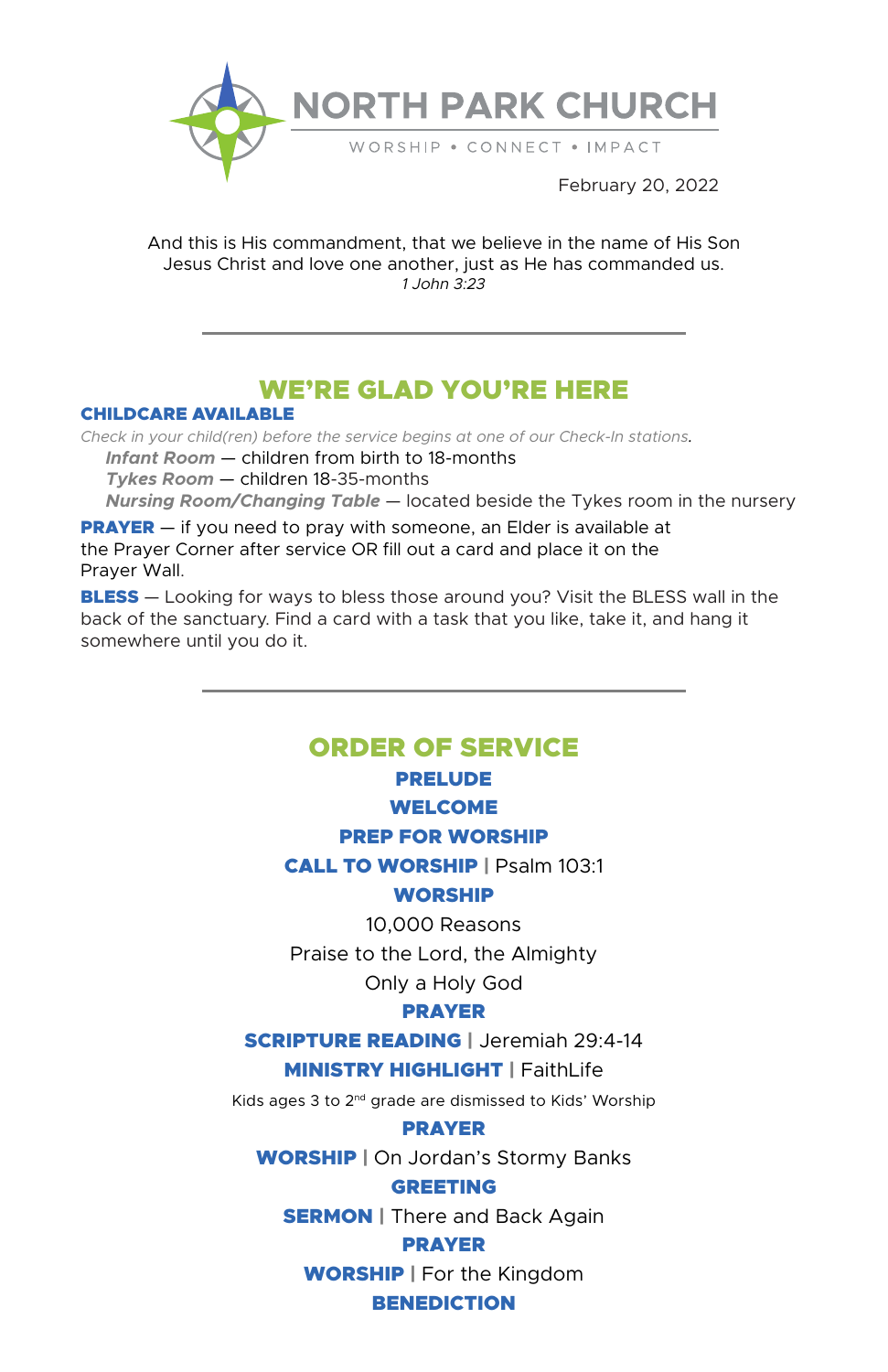# THERE AND BACK AGAIN: THE TEMPLE VESSELS' TALE BEN BURKHOLDER

- **1.** God lets the vessels be taken by the Babylonians
- **2.** God humbles those gloating over vessels
- **3.** God restores the vessels back to Jerusalem through the Persians

# SCRIPTURE REFERENCE

*New International Version is used unless otherwise indicated. Verse numbers not included requested by Pastor Ben.*

### *2 KINGS 24:18-20 NIV*

"Zedekiah was twenty-one years old when he became king, and he reigned in Jerusalem eleven years…. He did evil in the eyes of the Lord, just as Jehoiakim had done. It was because of the Lord's anger that all this happened to Jerusalem and Judah, and in the end he thrust them from his presence."

#### *JEREMIAH 7:3b-4 NIV*

"Reform your ways and your actions, and I will let you live in this place. Do not trust in deceptive words and say, 'This is the temple of the Lord, the temple of the Lord, the temple of the Lord!"

#### *2 KING 25:1-4 NIV*

"So in the ninth year of Zedekiah's reign, on the tenth day of the tenth month, Nebuchadnezzar king of Babylon marched against Jerusalem with his whole army. He encamped outside the city and built siege works all around it. The city was kept under siege until the eleventh year of King Zedekiah. By the ninth day of the fourth month the famine in the city had become so severe that there was no food for the people to eat. Then the city wall was broken through, and the whole army fled at night through the gate between the two walls near the king's garden, though the Babylonians were surrounding the city."

#### *2 KINGS 25:8-9 NIV*

"On the seventh day of the fifth month, in the nineteenth year of Nebuchadnezzar king of Babylon, Nebuzaradan commander of the imperial guard, an official of the king of Babylon, came to Jerusalem. He set fire to the temple of the LORD, the royal palace and all the houses of Jerusalem. Every important building he burned down."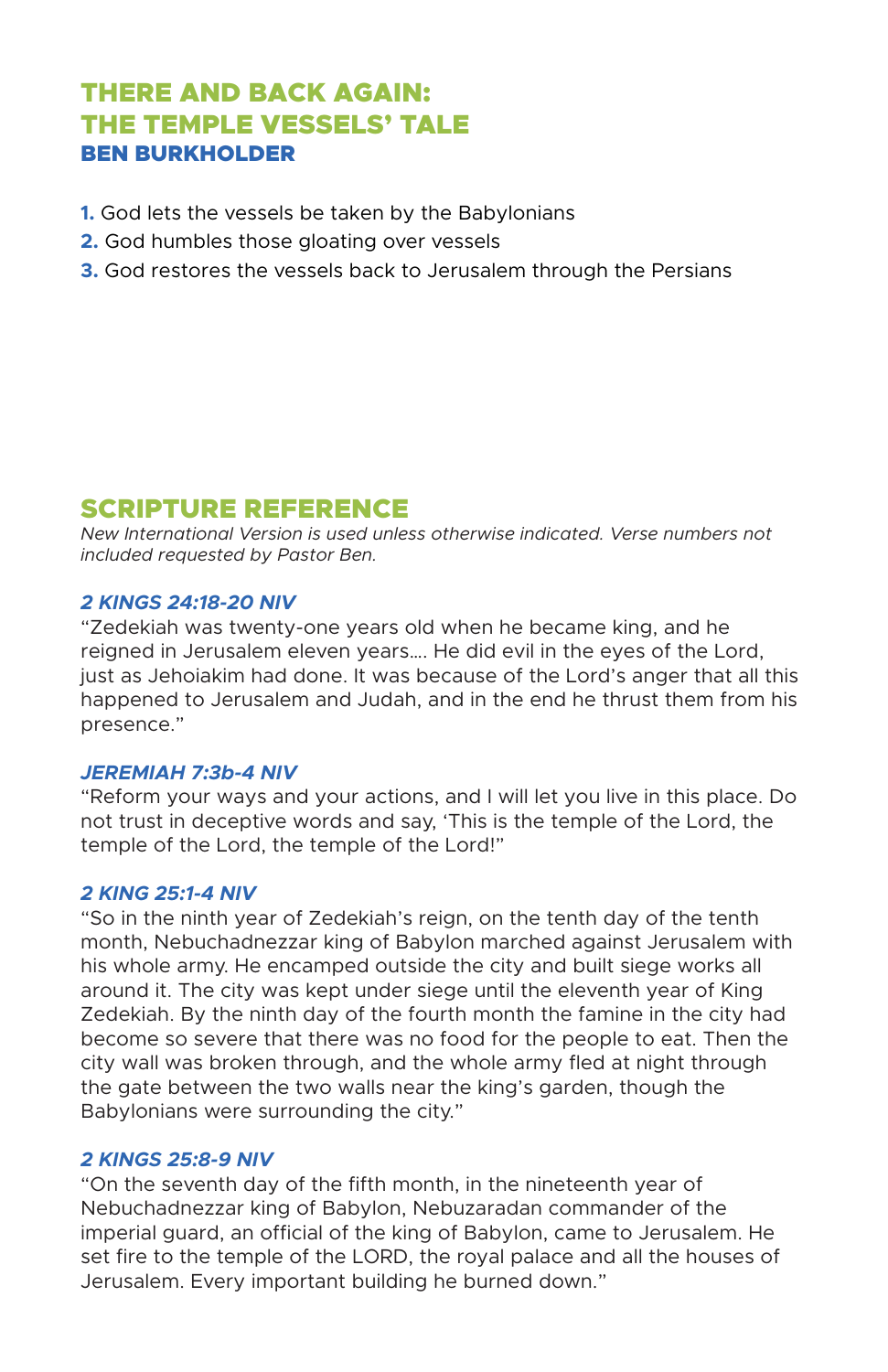#### *2 KINGS 25:13-15 NIV*

Then, comes the pillaging of the Temple vessels: "The Babylonians broke up the bronze pillars, the movable stands and the bronze Sea that were at the temple of the LORD and they carried the bronze to Babylon. They also took away the pots, shovels, wick trimmers, dishes and all the bronze articles used in the temple service. The commander of the imperial guard took away the censers and sprinkling bowls—all that were made of pure gold or silver."

#### *DANIEL 5:1-4 NIV*

"King Belshazzar gave a great banquet for a thousand of his nobles and drank wine with them. While Belshazzar was drinking his wine, he gave orders to bring in the gold and silver goblets that Nebuchadnezzar his father had taken from the temple in Jerusalem, so that the king and his nobles, his wives and his concubines might drink from them. So they brought in the gold goblets that had been taken from the temple of God in Jerusalem, and the king and his nobles, his wives and his concubines drank from them. As they drank the wine, they praised the gods of gold and silver, of bronze, iron, wood and stone."

## *DANIEL 5:5-6*

"Suddenly the fingers of a human hand appeared and wrote on the plaster of the wall, near the lampstand in the royal palace. The king watched the hand as it wrote. His face turned pale and he was so frightened that his legs became weak and his knees were knocking."

#### *DANIEL 5:22-23 NIV*

"But you, Belshazzar, his son, have not humbled yourself, though you knew all this. Instead, you have set yourself up against the Lord of heaven. You had the goblets from his temple brought to you, and you and your nobles, your wives and your concubines drank wine from them. You praised the gods of silver and gold, of bronze, iron, wood and stone, which cannot see or hear or understand. But you did not honor the God who holds in his hand your life and all your ways."

#### *DANIEL 5:24-28 NIV*

"Therefore he sent the hand that wrote the inscription. This is the inscription that was written: MENE, MENE, TEKEL, PARSIN 26 "Here is what these words mean: Mene: God has numbered the days of your reign and brought it to an end. Tekel: You have been weighed on the scales and found wanting. Peres: Your kingdom is divided and given to the Medes and Persians..."

#### *DANIEL 5:30-31 NIV*

That very night Belshazzar, king of the Babylonians, was slain, and Darius the Mede took over the kingdom, at the age of sixty-two."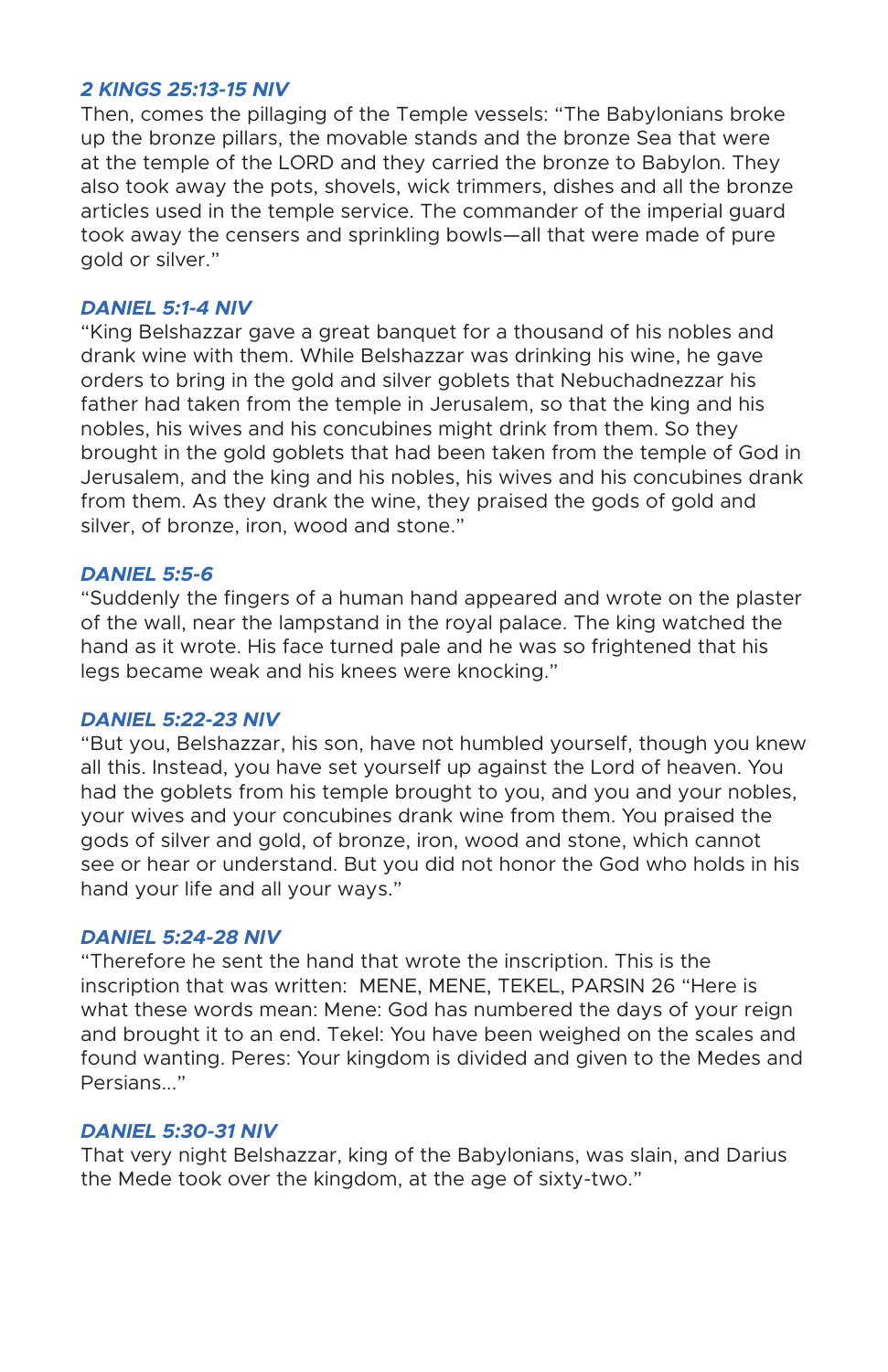#### *EZRA 1:1-11 NIV*

In the first year of Cyrus king of Persia, in order to fulfill the word of the Lord spoken by Jeremiah, the Lord moved the heart of Cyrus king of Persia to make a proclamation throughout his realm and also to put it in writing: This is what Cyrus king of Persia says: 'The Lord, the God of heaven, has given me all the kingdoms of the earth and he has appointed me to build a temple for him at Jerusalem in Judah.Any of his people among you may go up to Jerusalem in Judah and build the temple of the Lord, the God of Israel, the God who is in Jerusalem, and may their God be with them. And in any locality where survivors may now be living, the people are to provide them with silver and gold, with goods and livestock, and with freewill offerings for the temple of God in Jerusalem.'" Then the family heads of Judah and Benjamin, and the priests and Levites everyone whose heart God had moved—prepared to go up and build the house of the Lord in Jerusalem. All their neighbors assisted them with articles of silver and gold, with goods and livestock, and with valuable gifts, in addition to all the freewill offerings. Moreover, King Cyrus brought out the articles belonging to the temple of the Lord, which Nebuchadnezzar had carried away from Jerusalem and had placed in the temple of his god. Cyrus king of Persia had them brought by Mithredath the treasurer, who counted them out to Sheshbazzar the prince of Judah. This was the inventory: 30 gold dishes, 1,000 silver dishes, 29 silver pans, 30 gold bowls, 410 matching silver bowls, 1,000 other articles. In all, there were 5,400 articles of gold and of silver. Sheshbazzar brought all these along with the exiles when they came up from Babylon to Jerusalem.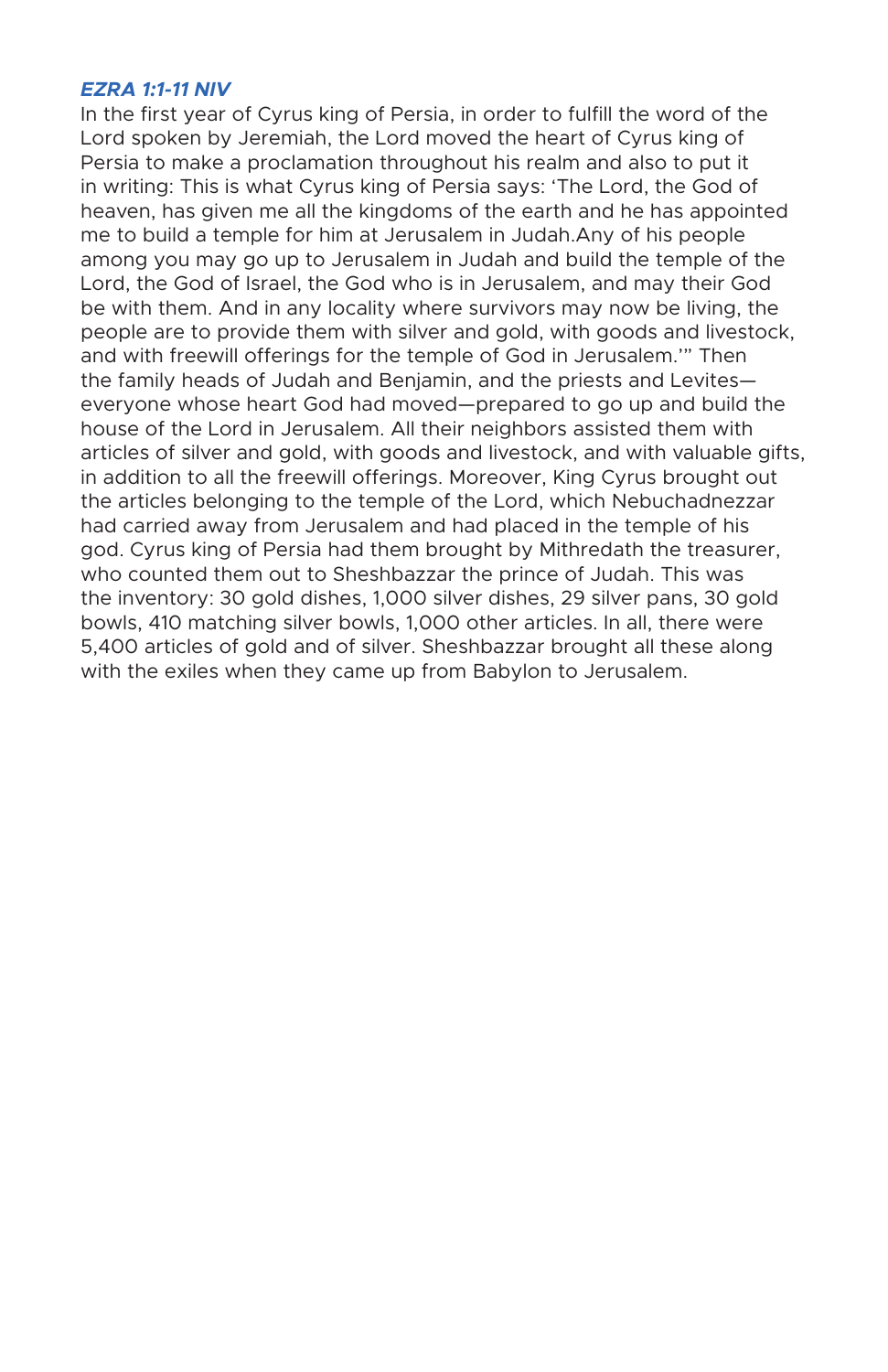# ANNOUNCEMENTS

#### YOUTH GROUP

**TONIGHT | 6:30 p.m. | THIRD FLOOR** Questions? Contact Taylor Brown.

#### FATHER AND SON LEGO BUILD

**SATURDAY, FEBRUARY 26 2:30-4:30 p.m. | ROOM 111**

Dads, want to spend time with your son(s)? Come and join other dads and their boys for an afternoon of Legobuilding fun. Popcorn and prizes for special designs included! Sign up in the lobby or by emailing v*iochem@ gmail.com*.

#### JUBILEE: SAVE THE DATE **SATURDAY, FEBRUARY 26**

# **9:30 a.m.-1:00 p.m. | ROOM 112**

The College and Careers group will be hosting CCO's Jubilee virtual conference. The Jubilee conference specializes in helping college students and others understand their callings in light of what God is doing in the world. For those wishing to join us email Gary Laird (*thelairdsfive@gmail. com*) for further details of the day and to give us an accurate headcount for lunch (provided). Individuals can register at *jubileeconference.com*

## SUMMER MISSION TRIP **OPPORTUNITY**

#### **SUNDAY, FEBRUARY 27 11:50 a.m.-12:20 p.m. | ROOM 112**

Are you interested in serving in Honduras alongside one of our veteran missionaries this summer (July 12-20)? For more information on this opportunity, come to our meeting. Questions? Contact Pastor Ben.

# WEEKLY MINISTRIES

**TUESDAY JOY** A morning devotion time hosted by Pastor Dan.

#### **MEN'S FELLOWSHIP**

Every Thursday morning men meet for a blessed time of fellowship, study, and prayer.

#### **MOMS**

A group of moms who meet for fellowship, prayer, and fun.

#### **WOMEN'S BIBLE STUDY**

A Monday morning Bible study of Colossians.

#### **YOUTH GROUP**

All 6-12<sup>th</sup> grade students are welcome to join. We're studying 1 John this year.

# SERVICES

#### **STEPHEN MINISTRY**

Going through a difficult time? We would love the opportunity to assist you. Email Mark Sharpnack to hear how we can stand with you in your time of need.

#### **E-GIVING**

is available at *northparkepc.org/give*

# WEEKLY HIGHLIGHTS

#### TUESDAY, FEBRUARY 22 **MOMS**

10:00 a.m. | Blue Room THURSDAY, FEBRUARY 17 **MEN'S FELLOWSHIP** 6:30 - 7:30 a.m. | ROOM 106

**WWW.NORTHPARKEPC.ORG**